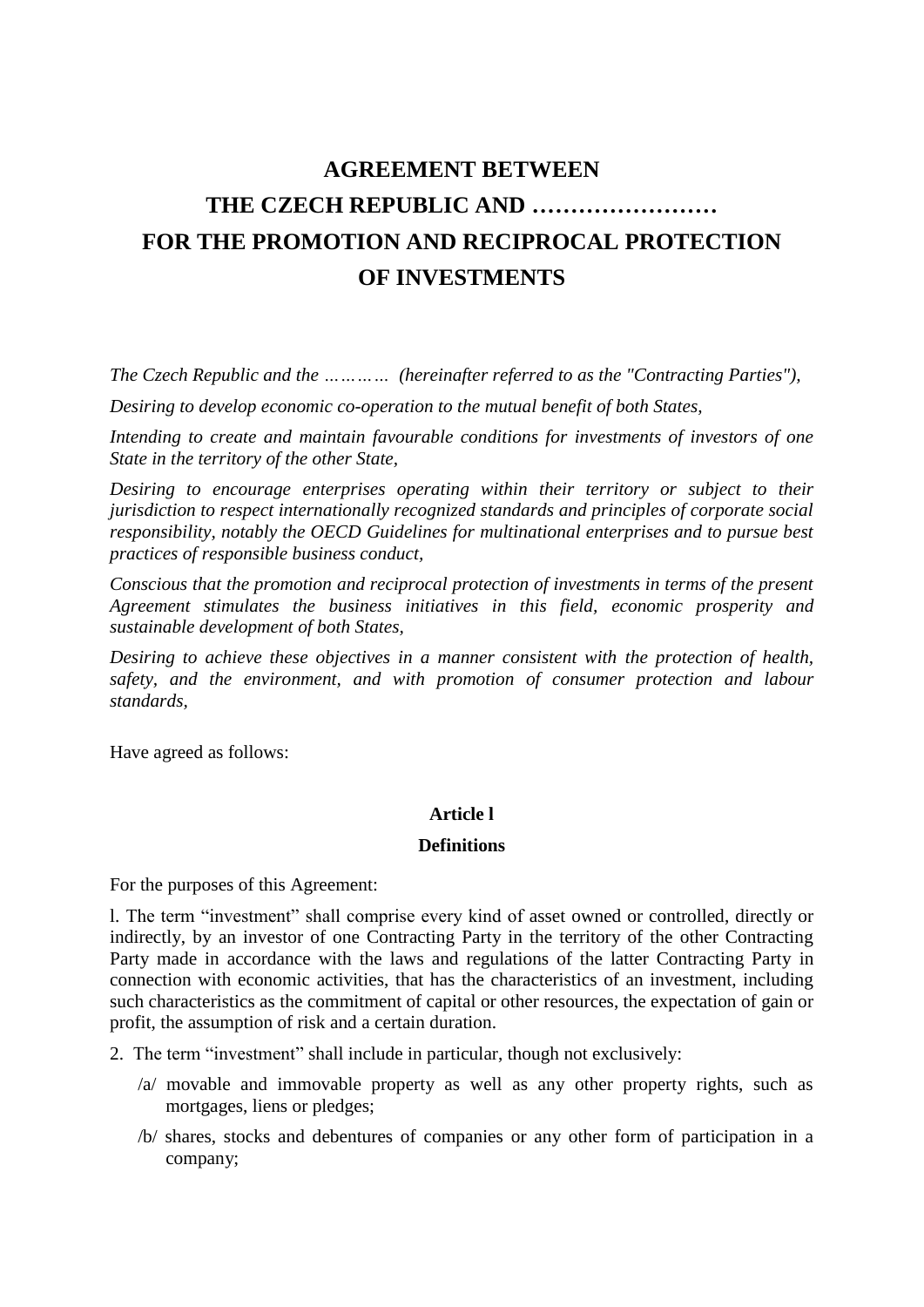- /c/ claims to money or to any performance under contract having a financial value associated with an investment;
- /d/ intellectual property rights, including copyrights, trade marks, patents, industrial designs, technical processes, know-how, trade secrets, trade names and goodwill associated with an investment;
- /e/ any right conferred by laws or under contract and any licenses and permits pursuant to laws, including the concessions to search for, extract, cultivate or exploit natural resources.

Any alteration of the form in which assets are invested shall not affect their character as investment.

For the avoidance of doubt it is confirmed that the legal extension, alteration or transformation of an investment is considered to be a new investment

3. The term "investor" shall mean any natural or legal person who invests in the territory of the other Contracting Party.

- /a/ The term "natural person" shall mean any natural person having the nationality of either Contracting Party in accordance with its laws, provided that a natural person who has dual nationality of the Czech Republic and the ……………… shall be deemed to be exclusively a national of the Contracting Party of his or her dominant and effective nationality.
- /b/ The term "legal person" shall mean, with respect to either Contracting Party, any entity incorporated or constituted in accordance with, and recognized as legal person by its laws, having the permanent seat and conducting substantial business activities within the territory of that Contracting Parties.

4. The term "returns" shall mean amounts yielded by an investment and in particular, though not exclusively, includes profits, interest related to loans, capital gains, shares, dividends, royalties or fees.

5. The term "territory" shall mean:

- /a/ in respect of the Czech Republic, the territory of the Czech Republic over which it exercises sovereignty, sovereign rights and jurisdiction in accordance with international law;
- /b/ in respect of the ………………… the territory of the ……………. over which it exercises sovereignty, sovereign rights and jurisdiction in accordance with international law, including the territorial sea and any maritime of submarine area over which the …………… exercises sovereignty, sovereign rights and jurisdiction for the purposes of exploration, exploitation and preservation of the sea-bed, subsoil and natural resources in accordance with international law.

# **Article 2**

## **Promotion and Protection of Investments**

l. Each Contracting Party shall encourage and create favourable conditions for investors of the other Contracting Party to make investments in its territory and shall admit such investments in accordance with its laws and regulations.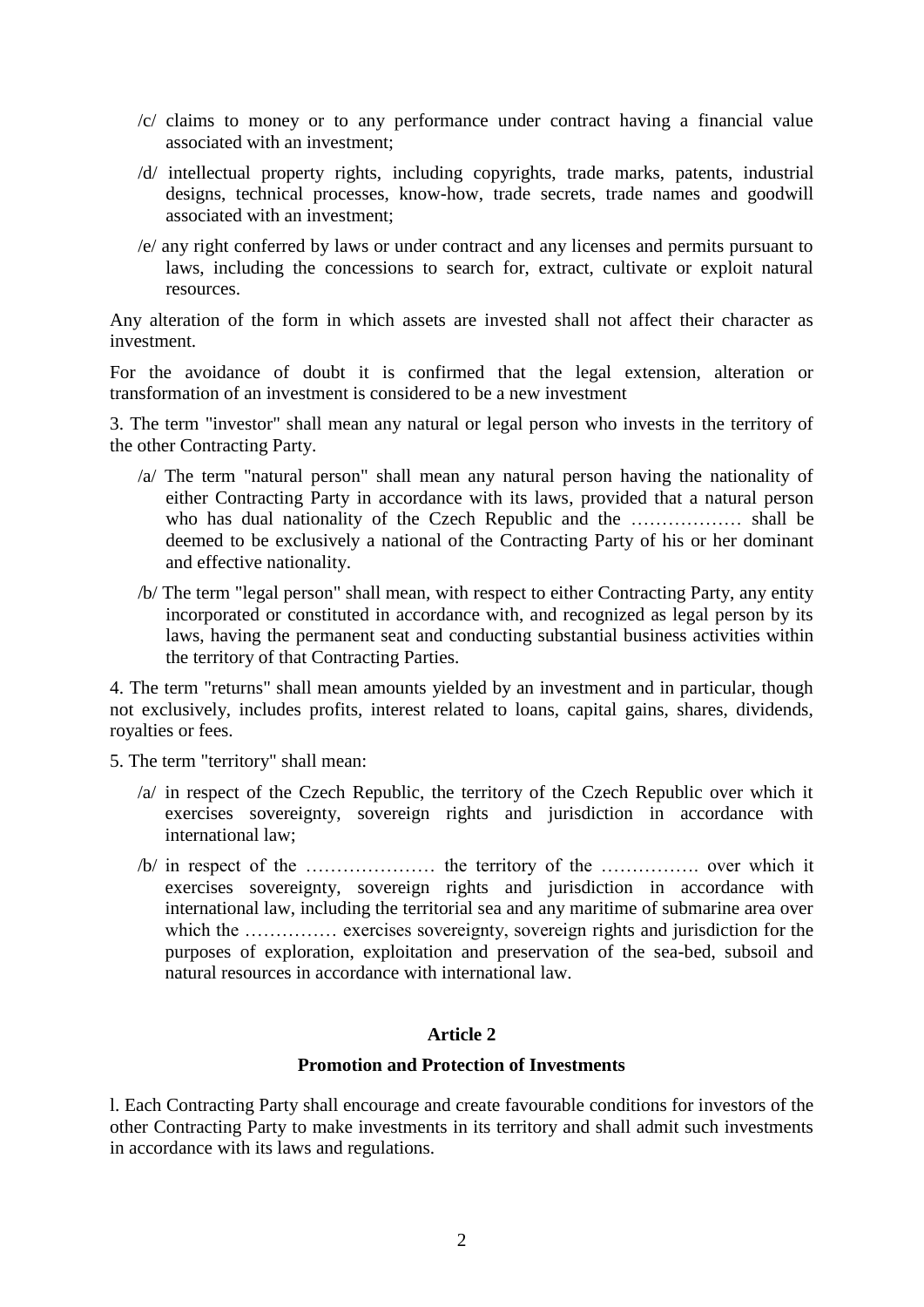2. Investments of investors of either Contracting Party shall at all times be accorded fair and equitable treatment and shall enjoy full protection and security in the territory of the other Contracting Party.

## **Article 3**

## **National and Most-Favoured-Nation Treatment**

l. Each Contracting Party shall in its territory accord to investments and returns of investors of the other Contracting Party treatment which is not less favourable than that which it accords, in like circumstances, to investments and returns of its own investors or to investments and returns of investors of any third State, whichever is more favourable.

2. Each Contracting Party shall in its territory accord to investors of the other Contracting Party, as regards management, maintenance, use, enjoyment or disposal of their investments, treatment which is not less favourable than that which it accords, in like circumstances, to its own investors or to investors of any third State, whichever is more favourable.

3. For greater certainty, the "treatment" referred to in paragraphs 1 and 2 does not include investor-to-state dispute settlement procedures provided for in other international investment treaties and other trade agreements. Substantive provisions in other international investment treaties and other trade agreements do not in themselves constitute "treatment", and thus cannot give rise to a breach of this Article, absent measures adopted or maintained by a Contracting Party pursuant to those provisions.

4. The obligation referred to in paragraphs 1 and 2 shall not apply to treatment accorded under any bilateral or multilateral international agreements in force or signed prior to the date of entry into force of this Agreement.

5. The treatment granted under this Article shall not apply to advantages accorded by a Contracting Party pursuant to its obligations as a member of a customs, economic, or monetary union, a common market, a free trade area, or other form of regional economic integration.

6. The provisions of this Agreement shall not be construed so as to oblige one Contracting Party to extend to the investors of the other Contracting Party or to the investments or returns of such investors, the benefit of any treatment, preference or privilege which may be extended by the Contracting Party by virtue of any international agreement or arrangement relating wholly or mainly to taxation.

# **Article 4**

## **Compensation for Losses**

1. When investments of investors of either Contracting Party suffer losses owing to war, armed conflict, a state of national emergency, revolt, insurrection, riot or other similar events in the territory of the other Contracting Party, such investors shall be accorded by the latter Contracting Party treatment, as regards restitution, indemnification, compensation or other settlement, not less favourable than that which the latter Contracting Party accords to its own investors or to investors of any third State.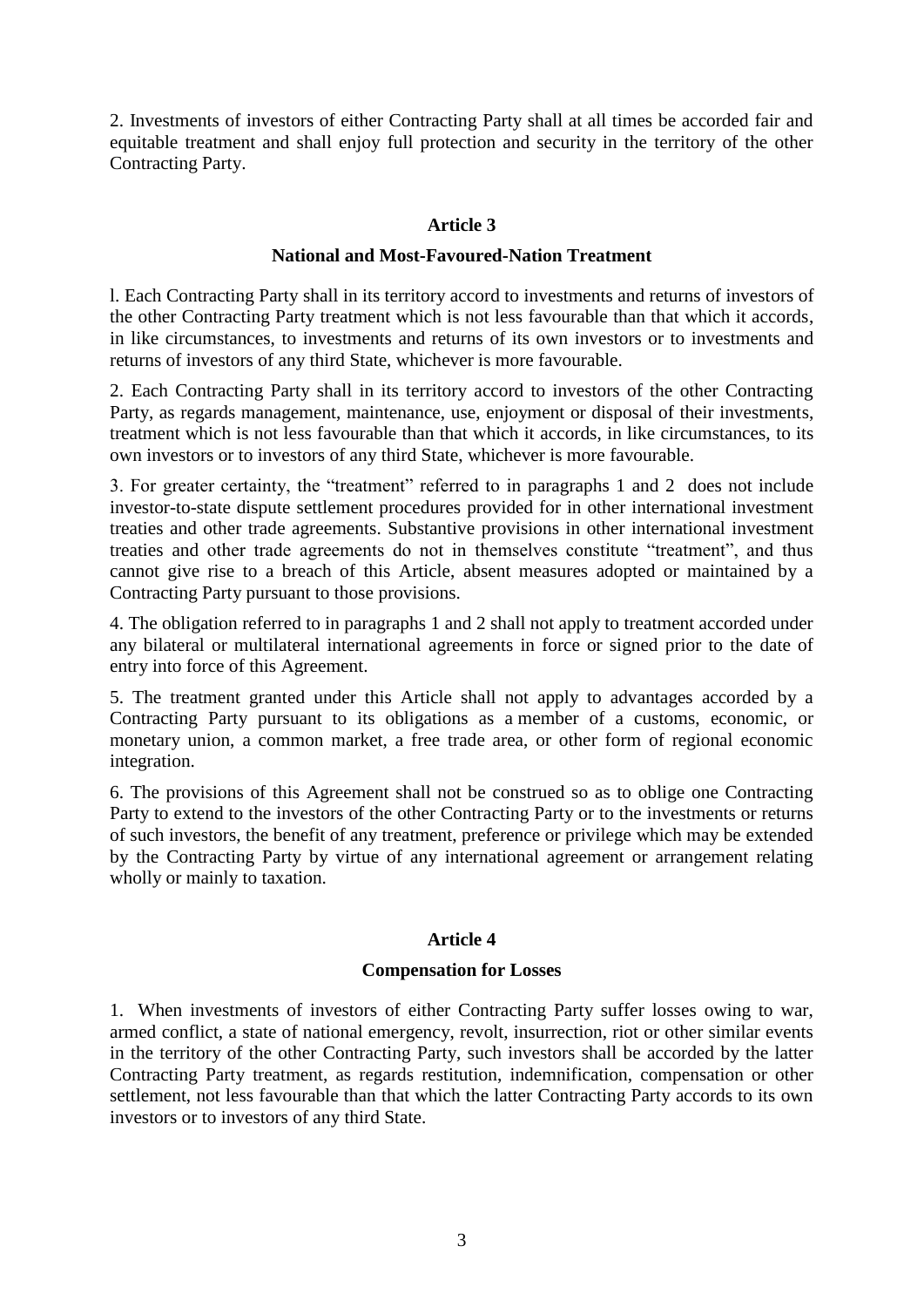2. Without prejudice to paragraph 1, investors of one Contracting Party who in any of the events referred to in that paragraph suffer losses in the territory of the other Contracting Party resulting from:

- /a/ requisitioning of their property by the forces or authorities of the latter Contracting Party, or
- /b/ destruction of their property by the forces or authorities of the latter Contracting Party which was not caused in combat action or was not required by the necessity of the situation,

shall be accorded restitution or just and adequate compensation for the losses sustained during the period of the requisitioning or as a result of the destruction of the property. Resulting payments shall be made in accordance with Article 6.

# **Article 5**

#### **Expropriation**

1. Investments of investors of either Contracting Party shall not be nationalized, expropriated or subjected to measures having effect equivalent to nationalization or expropriation (hereinafter referred to as "expropriation") in the territory of the other Contracting Party except for a public purpose. The expropriation shall be carried out under due process of law, on a non-discriminatory basis and shall be accompanied by provisions for the payment of prompt, adequate and effective compensation. Such compensation shall amount to the fair market value of the investment expropriated immediately before the expropriation or before the impending expropriation became publicly known, whichever is earlier. The amount of compensation shall include interest at a normal commercial rate from the date of expropriation until the date of payment, shall be made in accordance with Article 6 and be effectively realizable.

2. The investor affected shall have a right to prompt review by a judicial or other independent authority of that Contracting Party in which territory the investment has been made, of its case and of the valuation of its investment in accordance with the principles set out in this Article.

3. Except in rare circumstances, non-discriminatory, proportionate measures adopted in a good faith by a Contracting Party that are designed and applied to protect legitimate public welfare objectives, such as national security, financial stability, public health, safety, and the environment, do not constitute indirect expropriations.

## **Article 6**

## **Transfers**

1. The Contracting Parties shall guarantee the transfer of payments related to investments and returns. The transfers shall be made in a freely convertible currency, without any restriction and undue delay. Such transfers shall include in particular, though not exclusively:

/a/ capital and additional amounts to maintain or increase the investment;

/b/ profits, interest, dividends and other current income;

/c/ funds in repayment of loans;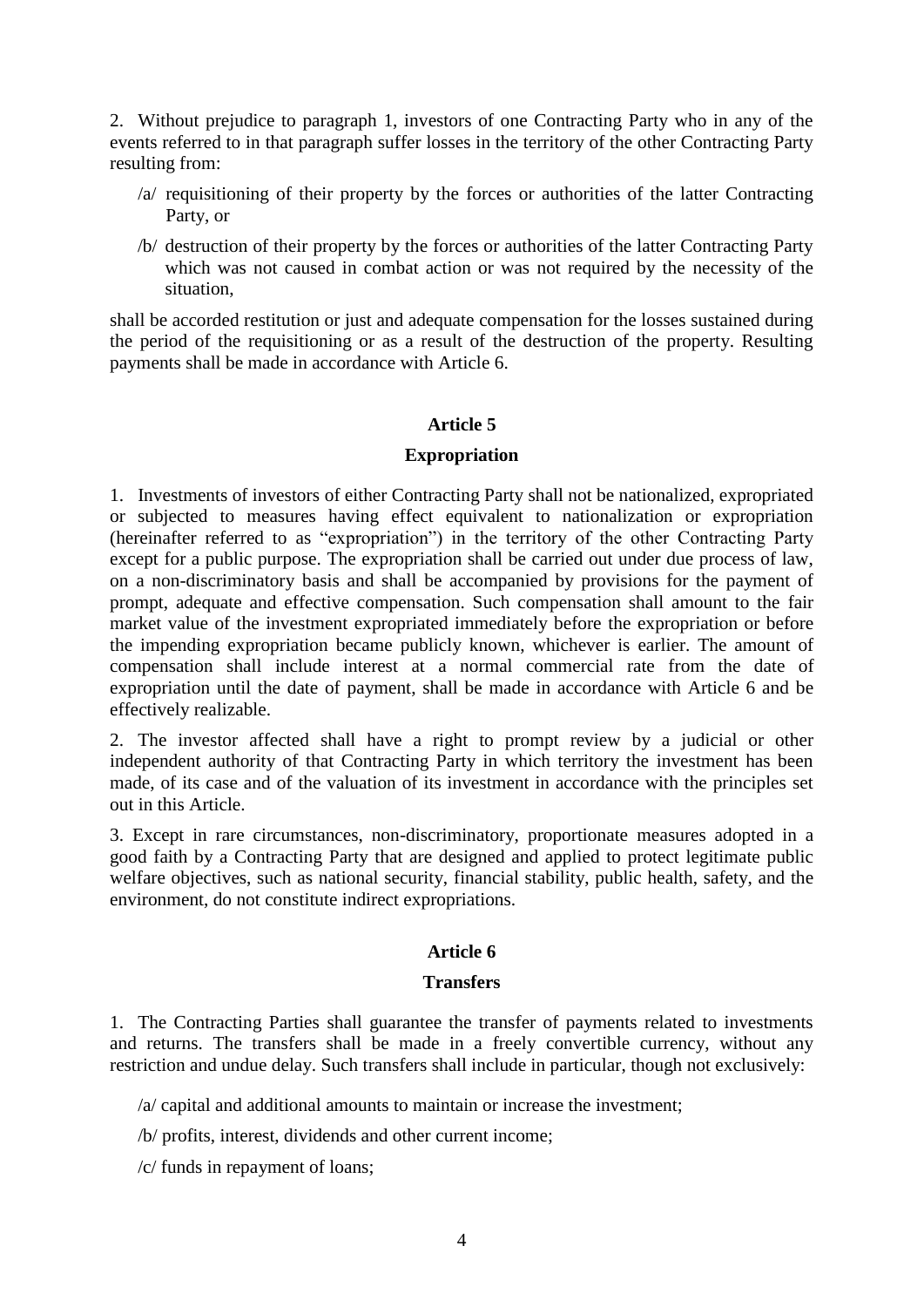/d/ royalties or fees;

/e/ proceeds of sale or liquidation of the investment;

- /f/ any payments resulting from compensation by virtue of Articles 4 or 5;
- /g/ the earnings of personnel engaged from abroad who are employed and allowed to work in connection with an investment in the territory of the other Contracting Party.

2. For the purpose of this Agreement, exchange rate shall be the prevailing market rate for current transactions at the date of transfer, unless otherwise agreed.

3. Transfers shall be considered to have been made "without any undue delay" in the sense of paragraph 1 of this Article when they have been made within the period normally necessary for the completion of the transfer, unless otherwise agreed between the investor and its financial institution.

4. Nothing in this Agreement shall be construed to prevent a Contracting Party from adopting or maintaining, in exceptional circumstances, measures that restrict transfers if, due to payments and capital movement, the Contracting Party experiences serious balance of payments difficulties or a threat thereof. Such restrictions shall be equitable, neither arbitrary nor unjustifiably discriminatory, of limited duration, imposed in good faith, and not beyond what is necessary to remedy the balance of payments situation.

5. Contracting Party may delay or prevent a transfer through the equitable, nondiscriminatory and good faith application of a measure ensuring investors' compliance with its legislation relating to

/a/ the payment of taxes and dues;

-

- /b/ bankruptcy or insolvency proceedings, including recovery and resolution measures, or protection of the rights of creditors;
- /c/ criminal or administrative offences;
- /d/ ensuring compliance with orders or judgments of the courts or tribunals in its territory.

Such measures and their application shall not be used as a means of avoiding the Contracting Party's commitments and obligations under this Agreement.

## **Article 7**

#### **Subrogation**

1. If a Contracting Party or its designated agency makes a payment to its own investors under a guarantee it has accorded in respect of an investment in the territory of the other Contracting Party, the latter Contracting Party shall recognize:

- /a/ the assignment, whether under the law or pursuant to a legal transaction in that country, of any right or claim by the investor to the former Contracting Party or its designated agency, as well as,
- /b/ that the former Contracting Party or its designated agency is entitled by virtue of subrogation to exercise the rights and enforce the claims of that investor and shall assume the obligations related to the investment.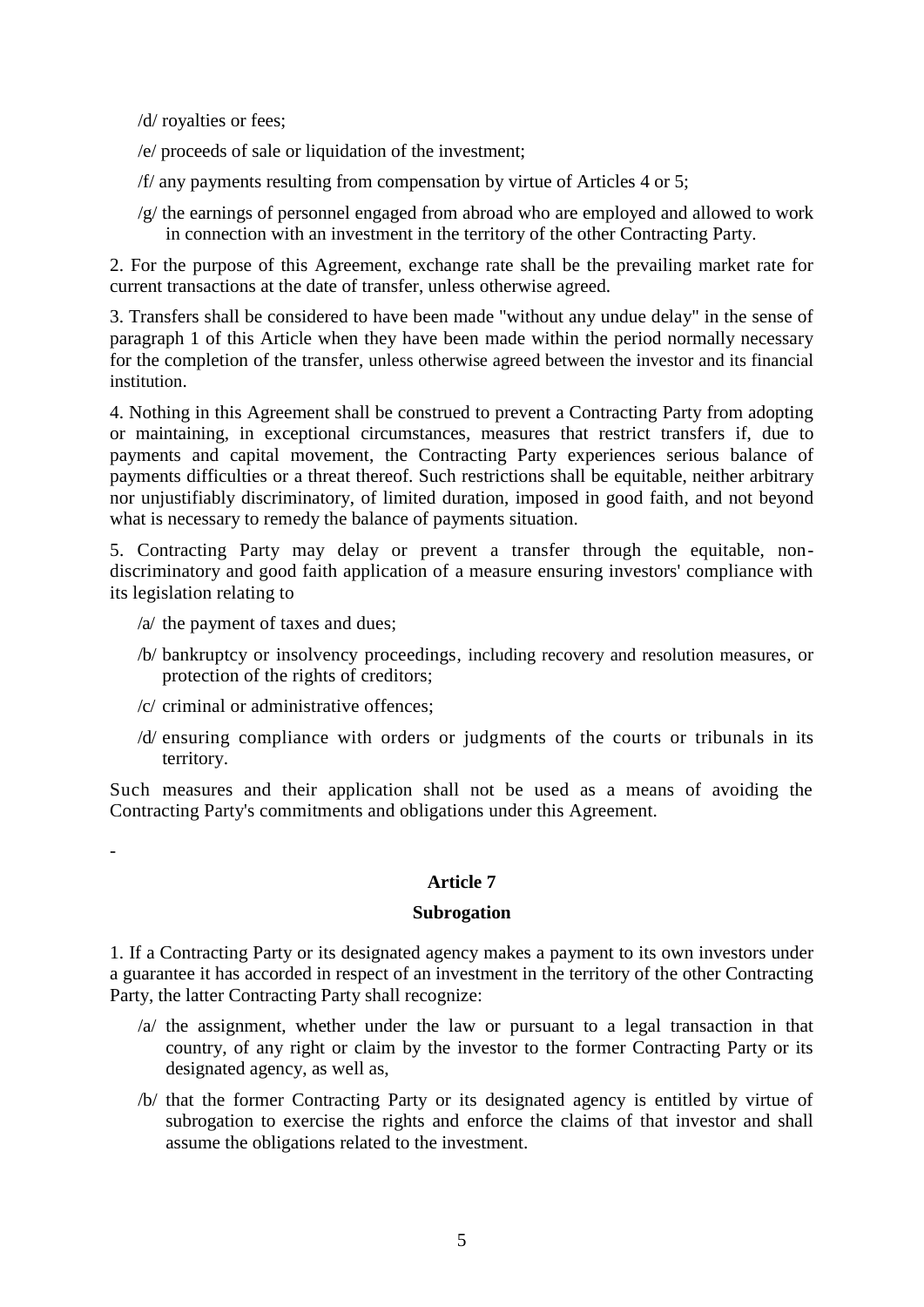2. The subrogated rights or claims shall not exceed the original rights or claims of the investor.

# **Article 8**

## **Settlement of Investment Disputes between a Contracting Party and an Investor of the other Contracting Party**

1. Any dispute between an investor of one Contracting Party and the other Contracting Party concerning an alleged breach of an obligation of that latter Contracting Party under this Agreement shall be subject to negotiations between the parties to the dispute.

2. If any such dispute between an investor of one Contracting Party and the other Contracting Party cannot be thus settled, after a period of six months from written notification of claim, investor shall be entitled to submit the case, at its choice, for settlement to:

- /a/ the competent court or administrative tribunal of the Contracting Party which is the party to the dispute;
- /b/ the International Centre for Settlement of Investment Disputes (ICSID) having regard to the applicable provisions of the Convention on the Settlement of Investment Disputes between States and Nationals of other States opened for signature at Washington D.C. on 18 March 1965, in the event both Contracting Parties shall have become a party to this Convention;

or

/c/ an arbitrator or international ad hoc arbitral tribunal established under the Arbitration Rules of the United Nations Commission on International Trade Law (UNCITRAL). The parties to the dispute may agree in writing to modify these Rules.

The arbitral awards issued under letter /b/ or /c/ shall be final and binding on both parties to the dispute and shall be enforceable in accordance with the domestic legislation and applicable treaties*.*

3. The written notice of claim referred to in paragraph 2 shall specify:

- /a/ the name and address of the disputing investor;
- /b/ the provisions of this Agreement alleged to have been breached and any other relevant provision;
- /c/ the legal and factual basis for the claim;
- /d/ the relief sought and the approximate amount of damages claimed; and
- /e/ the name and address of the beneficial owner of the investment.

4. Once the investor submitted the case for settlement under paragraph 2 letters /b/ or /c/, such option of dispute resolution shall be final.

5. The UNCITRAL Rules on Transparency in Treaty-based Investor-State Arbitration shall apply to disputes submitted under this Article.

6. No claim may be submitted to settlement under paragraph 2 if more than five years have elapsed from the date on which the investor first acquired, or should have first acquired, knowledge of the breach alleged under Article 2 through 7 and knowledge that the investor has incurred loss or damage. The submission of a dispute under paragraph 2 letter /a/ does not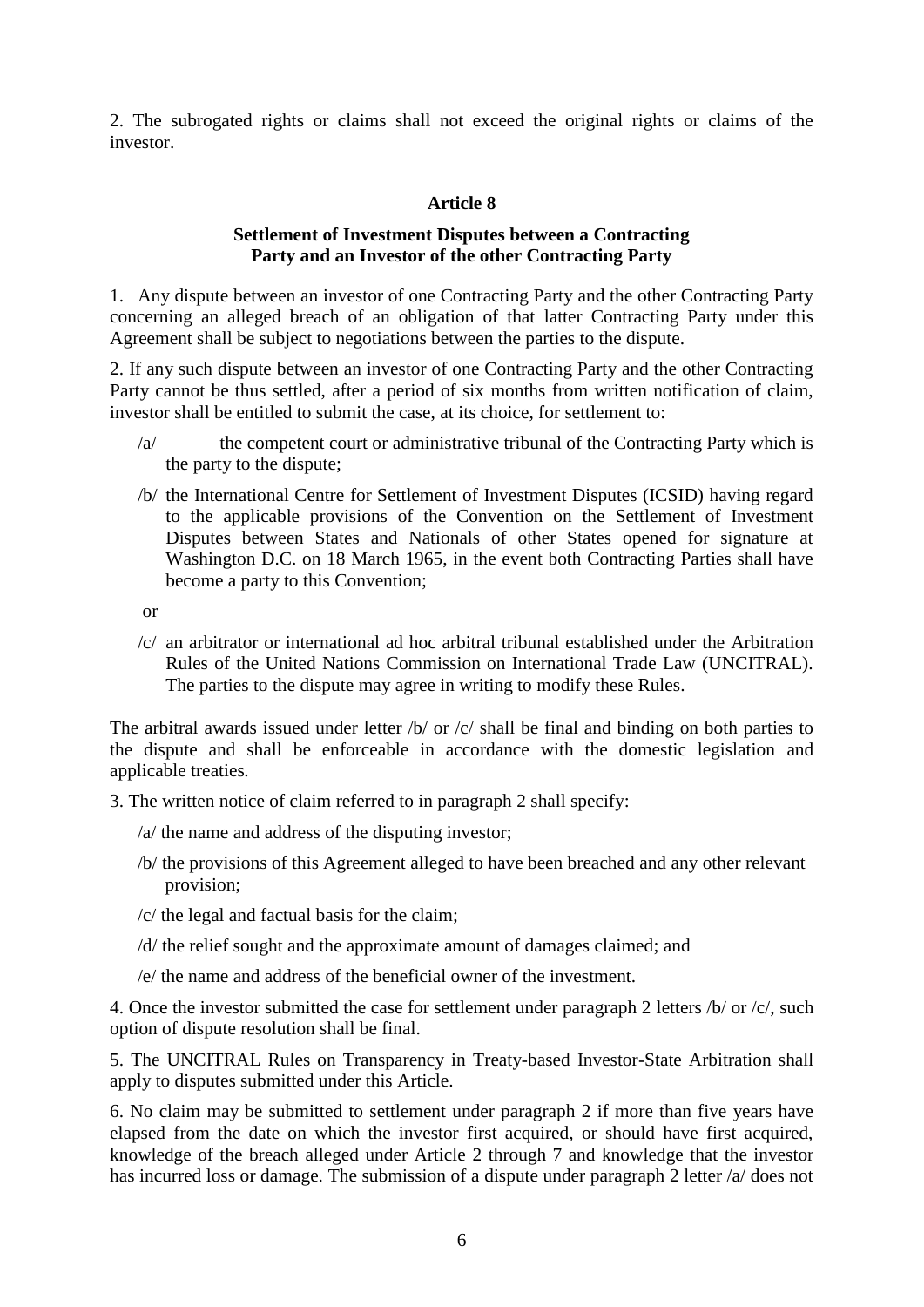preclude an investor from initiating proceedings under paragraph 2 letter /b/ or /c/, provided that the proceedings under paragraph 2 letter  $\sqrt{b}$  or  $\sqrt{c}$  are initiated before the date a final determination is made by such court or tribunal, or no later than 6 months from such determination, and no longer than 7 years from the date on which the investor first acquired, or should have first acquired, knowledge of the breach alleged under Article 2 through 7 and knowledge that the investor has incurred loss or damage.

7. If an investment is held:

/a/ by an investor of one Contracting Party in the territory of the other Contracting Party through a person of a third State or of the other Contracting Party; or

/b/ by an investor, who is a legal person of one Contracting Party, in the territory of the other Contracting Party and such an investor is directly or indirectly owned or controlled by a person of a third State or of the other Contracting Party,

the investor of a Contracting Party may not initiate or continue proceedings under this Article if the person of a third State or the person of the other Contracting Party submits or has submitted a claim with respect to the same measure or series of measures under any agreement between the other Contracting Party and the third State. The arbitral tribunal shall terminate the arbitral proceedings if the dispute settlement procedure initiated by the person of a third State or a person of the other Contracting Party is decided on the merits.

8. No claim may be submitted to settlement under paragraph 2 letters /b/ or /c/ unless the written request for the settlement is accompanied by the investor's written waiver of any right to initiate or continue before any administrative tribunal or court under the law of either Contracting Party, or other dispute settlement procedures, any proceeding with respect to any measure alleged to constitute a breach under this Agreement.

9. Notwithstanding paragraph 4 and 8, the investor may initiate or continue an action that seeks interim injunctive relief and does not involve the payment of monetary damages before a competent court or administrative tribunal of the Contracting Party which is the party to the dispute, provided that the action is brought for the sole purpose of preserving the investor's rights and interests during the pendency of the settlement.

10. The dispute may not be submitted to settlement under paragraph 2 provided that the disputing parties have previously agreed to submit the dispute for resolution in accordance with any applicable dispute settlement procedure.

11. Where two or more investors notify an intention to submit claims to arbitration which have a question of law or fact in common and arise out of the same events or circumstances, the disputing parties shall consult with a view to harmonising the procedures to apply, where all disputing parties agree to the consolidation of the claims, including with respect to the forum chosen to hear the dispute.

12. Unless the disputing parties have agreed to another expedited procedure for making preliminary objections, the Contracting Party which is the party to the dispute may, no later than 30 days after the constitution of the arbitral tribunal, and in any event before the first session of the arbitral tribunal, file an objection that a claim is manifestly without legal merit. The Contracting Party which is the party to the dispute shall specify as precisely as possible the basis for the objection. The arbitral tribunal, after giving the disputing parties the opportunity to present their observations on the objection, shall, at its first session or promptly thereafter, notify the disputing parties of its decision on the objection. The decision of the arbitral tribunal shall be without prejudice to the right of the Contracting Party which is the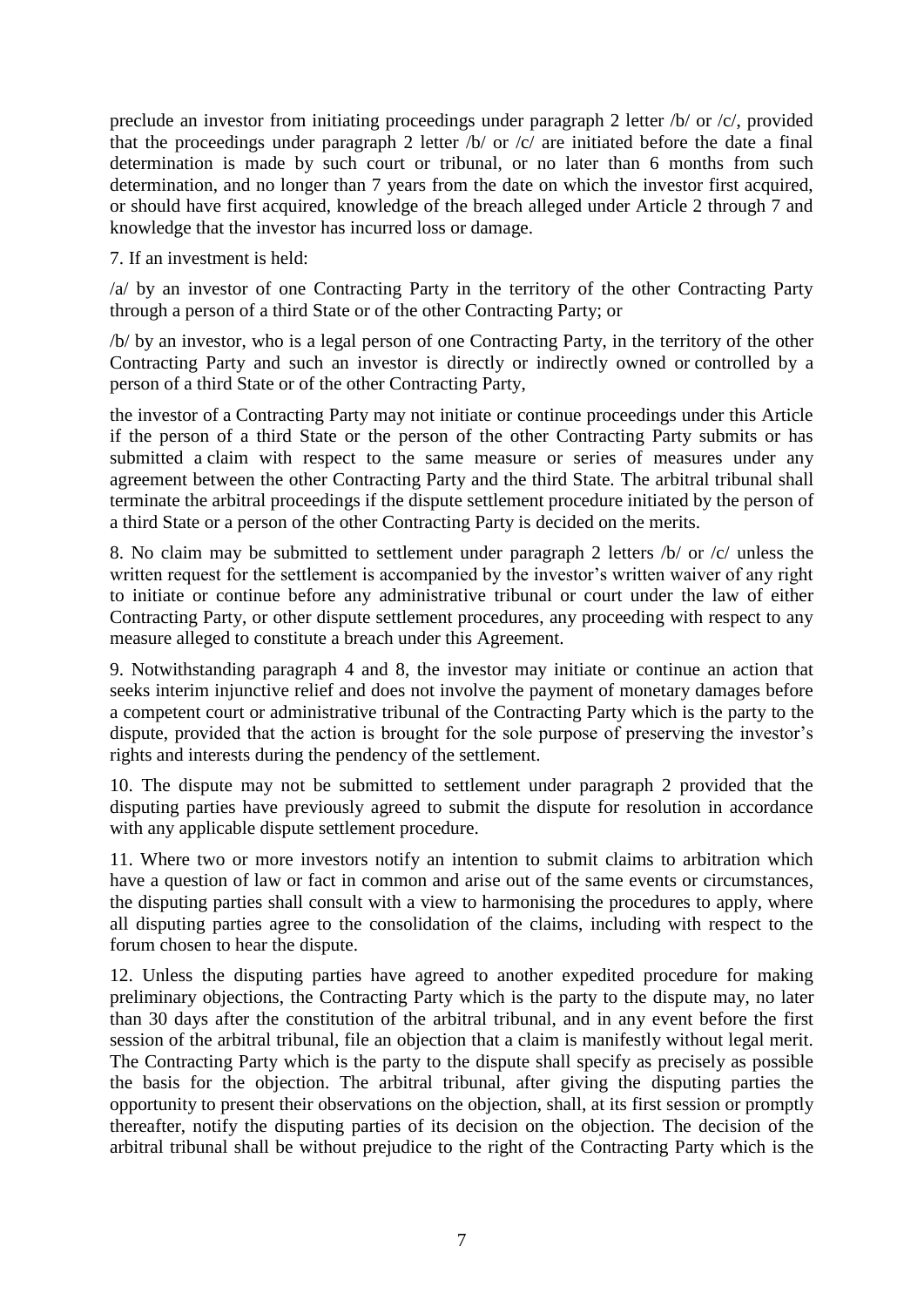party to the dispute to file an objection to the jurisdiction of the arbitral tribunal or to object, in the course of the proceedings, that a claim lacks legal merit.

13. The arbitral tribunal may order security for costs at a proposal of the Contracting Party which is the party to the dispute. The arbitral tribunal shall especially consider ordering security for costs when there is a reason to believe:

- /a/ that the investor will be unable to pay, if ordered to do so, a reasonable part of attorney fees and other costs to the Contracting Party which is the party to the dispute; or
- /b/ that the investor has divested assets to avoid the consequences of the arbitral proceedings.

Should the investor fail to pay the security for costs ordered by the arbitral tribunal, the arbitral tribunal shall terminate the arbitral proceedings.

14. The arbitral tribunal shall decide on the basis of law, taking into account the sources of law in the following sequence:

- /a/ the provisions of this Agreement and other relevant agreements between the Contracting Parties, as interpreted in accordance with the Vienna Convention on the Law of Treaties;
- /b/ other rules of international law.

For greater certainty, the domestic law of the Contracting Parties shall not be part of the applicable law. Where the arbitral tribunal is required to ascertain the meaning of a provision of the domestic law of one of the Contracting Parties as a matter of fact, it shall follow the prevailing interpretation of that provision made by the courts or authorities of that Contracting Party.

For greater certainty, the meaning given to the relevant domestic law made by the arbitral tribunal shall not be binding upon the courts or the authorities of either Contracting Party. The arbitral tribunal shall not have jurisdiction to determine the legality of a measure, alleged to constitute a breach of this Agreement, under the domestic law of the Contracting Party which is the party to the dispute.

15. Where the arbitral tribunal makes a final award against a disputing party, the arbitral tribunal may award, separately or in combination, only:

- /a/ monetary damages and any applicable interest;
- /b/ restitution of property, in which case the award shall provide that the disputing party may pay monetary damages and any applicable interest in lieu of restitution.

The arbitral tribunal may not award punitive damages.

16. Unless the disputing parties otherwise agree in writing, the arbitral tribunal shall make its orders on both arbitration and legal costs on the general principle that costs should reflect the disputing parties' relative success and failure in the award or arbitration, except where it appears to the arbitral tribunal that in the particular circumstances this general approach is inappropriate. The arbitral tribunal may also award costs and attorney fees in accordance with this Agreement and the applicable arbitration rules.

17. In the event that both Contracting Parties become parties to an international agreement providing for a multilateral investment tribunal and/or a multilateral appellate mechanism applicable to disputes under this Agreement, the relevant parts of this Agreement shall cease to apply.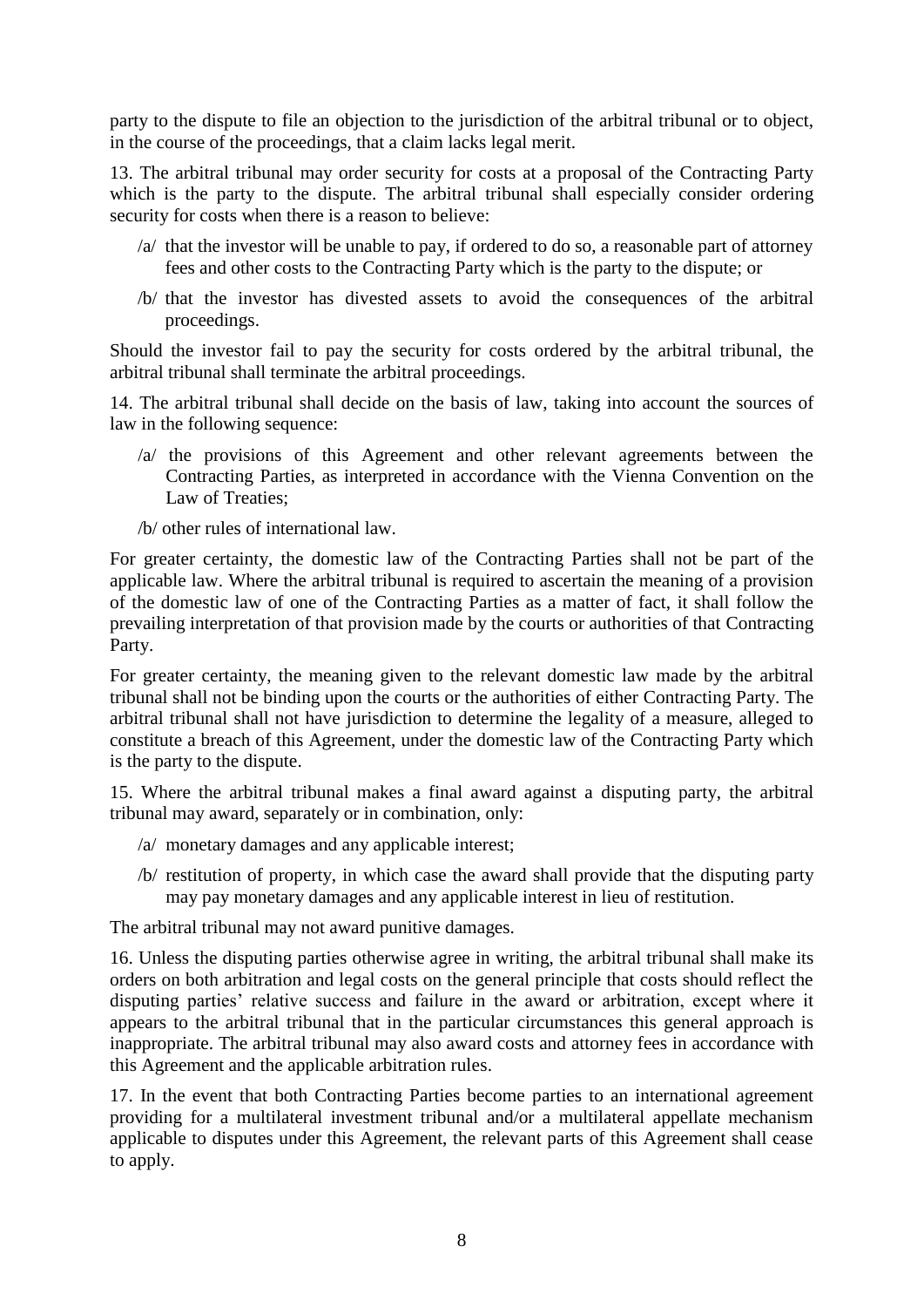#### **Article 9**

#### **Settlement of Disputes between the Contracting Parties**

1. Disputes between the Contracting Parties concerning the interpretation or application of this Agreement shall, if possible, be settled through consultations or negotiations.

2. If the dispute cannot be thus settled within six months, it shall upon the request of either Contracting Party be submitted to an arbitral tribunal in accordance with the provisions of this Article.

3. The arbitral tribunal shall be constituted for each individual case in the following way. Within two months of the receipt of the request for arbitration, each Contracting Party shall appoint one member of the Tribunal. These two members shall then select a national of a third State who on approval of the two Contracting Parties shall be appointed Chairman of the Tribunal (hereinafter referred to as the "Chairman"). The Chairman shall be appointed within three months from the date of appointment of the other two members.

4. If within the periods specified in paragraph 3 the necessary appointments have not been made, a request may be made to the President of the International Court of Justice to make the necessary appointments. If the President happens to be a national of either Contracting Party, or if the President is otherwise prevented from discharging the said function, the Vice-President shall be invited to make the necessary appointments. If the Vice-President also happens to be a national of either Contracting Party or is prevented from discharging the said function, the member of the International Court of Justice next in seniority who is not a national of either Contracting Party shall be invited to make the necessary appointments.

5. The arbitral tribunal shall reach its decision by a majority of votes. Such decision shall be binding. Each Contracting Party shall bear the cost of its own arbitrator and its representation in the arbitral proceedings; the cost of the Chairman and the remaining costs shall be borne in equal parts by both Contracting Parties. The arbitral tribunal shall determine its own procedure.

## **Article 10**

#### **Application of Other Rules and Special Commitments**

Where a matter is governed simultaneously both by this Agreement and by another international agreement to which both Contracting Parties are parties, nothing in this Agreement shall prevent either Contracting Party or any of its investors who own investments in the territory of the other Contracting Party from taking advantage of whichever rules are more favourable to its case.

#### **Article 11**

#### **Denial of Benefits**

A Contracting Party may deny the benefits of this Agreement to an investor of the other Contracting Party and to investments of that investor if investors of a third State own or control the investor and the denying Contracting Party adopts or maintains measures with respect to the third State that are related to maintenance of international peace and security and prohibit transactions with the investor or would be violated or circumvented if the benefits of this Agreement were accorded to the investor or to its investments.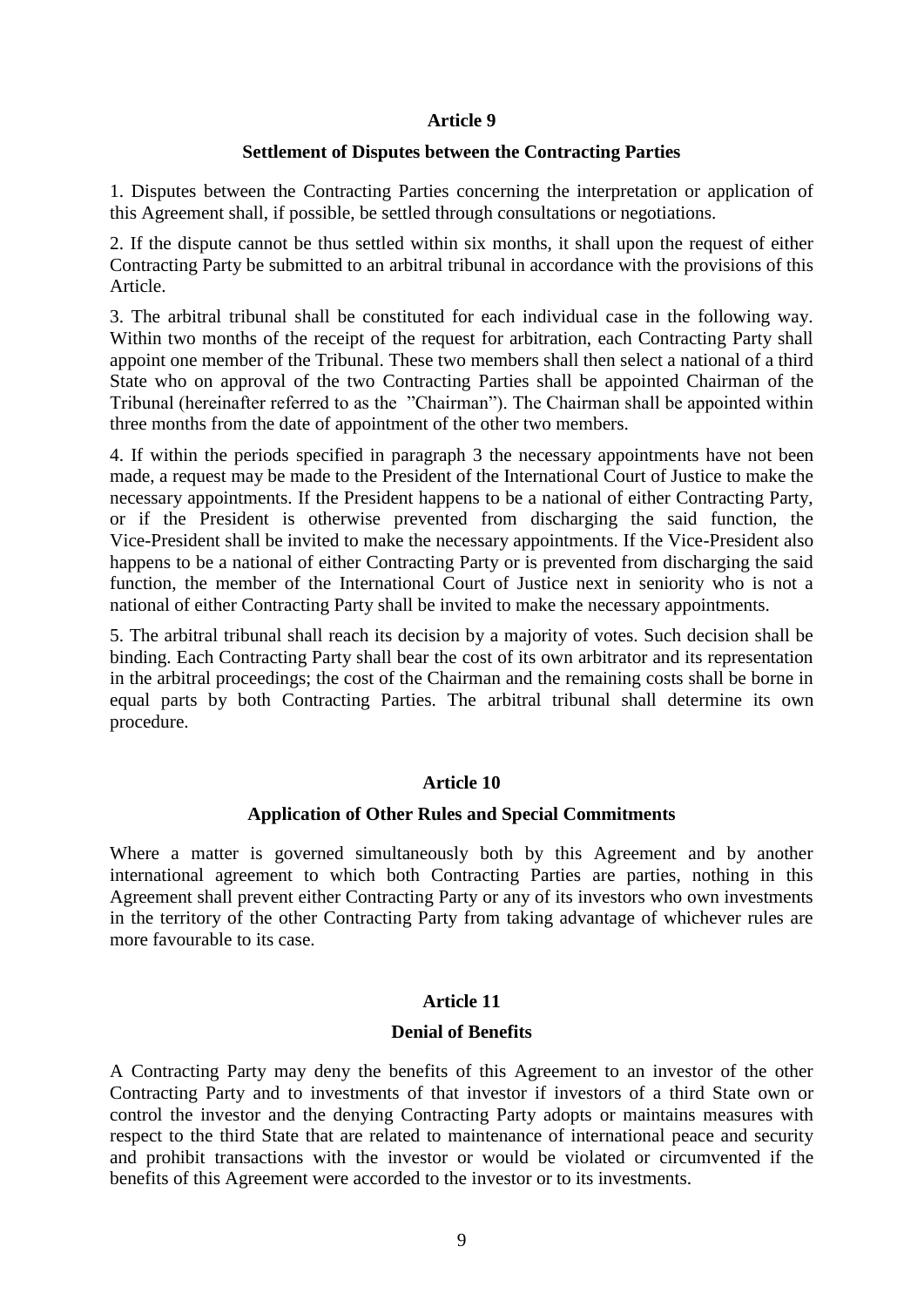### **Article 12**

#### **Investment and regulatory measures/objectives**

1. Nothing in this Agreement shall be construed to affect the right of the Contracting Parties to regulate within their territories through measures necessary to achieve legitimate policy objectives, such as the protection of public health, safety, environment or public morals, social or consumer protection or promotion and protection of cultural diversity.

2. For greater certainty, the provisions of this Agreement shall not be interpreted as a commitment from a Contracting Party that it will not change the legal and regulatory framework, including in a manner that may negatively affect the operation of investments or the investor's expectations of profits.

#### **Article 13**

#### **Essential Security Interests**

1. Nothing in this Agreement shall be construed to prevent any Contracting Party from taking any actions that it considers necessary for the protection of its essential security interests,

- /a/ relating to criminal or penal offences,
- /b/ relating to traffic in arms, ammunition and implements of war and transactions in other goods, materials, services and technology undertaken directly or indirectly for the purpose of supplying a military or other security establishment,
- /c/ taken in time of war or other emergency in international relations,
- /d/ relating to the implementation of national policies or international agreements respecting the non-proliferation of nuclear weapons or other nuclear explosive devices or
- /e/ in pursuance of its obligations under the United Nations Charter for the maintenance of international peace and security.

2. A Contracting Party's essential security interests may include interests deriving from its membership in a customs, economic, or monetary union, a common market, a free trade area, or other form of regional economic integration.

## **Article 14**

#### **Applicability of this Agreement**

1. This Agreement shall apply to to investments made by investors of one Contracting Party in the territory of the other Contracting Party in accordance with laws and regulations of the latter Contracting Party, whether made before or after the entry into force of this Agreement. However, the provisions of this Agreement shall not apply to claims arising out of events which occurred, or to claims which had been settled, prior to its entry into force.

2. This Agreement shall apply without prejudice to the obligations of the Contracting Parties deriving from their membership or participation in any existing or future customs unions, economic union, monetary union, a common market, a free trade area, regional economic integration agreement or similar international agreement such as the European Union.